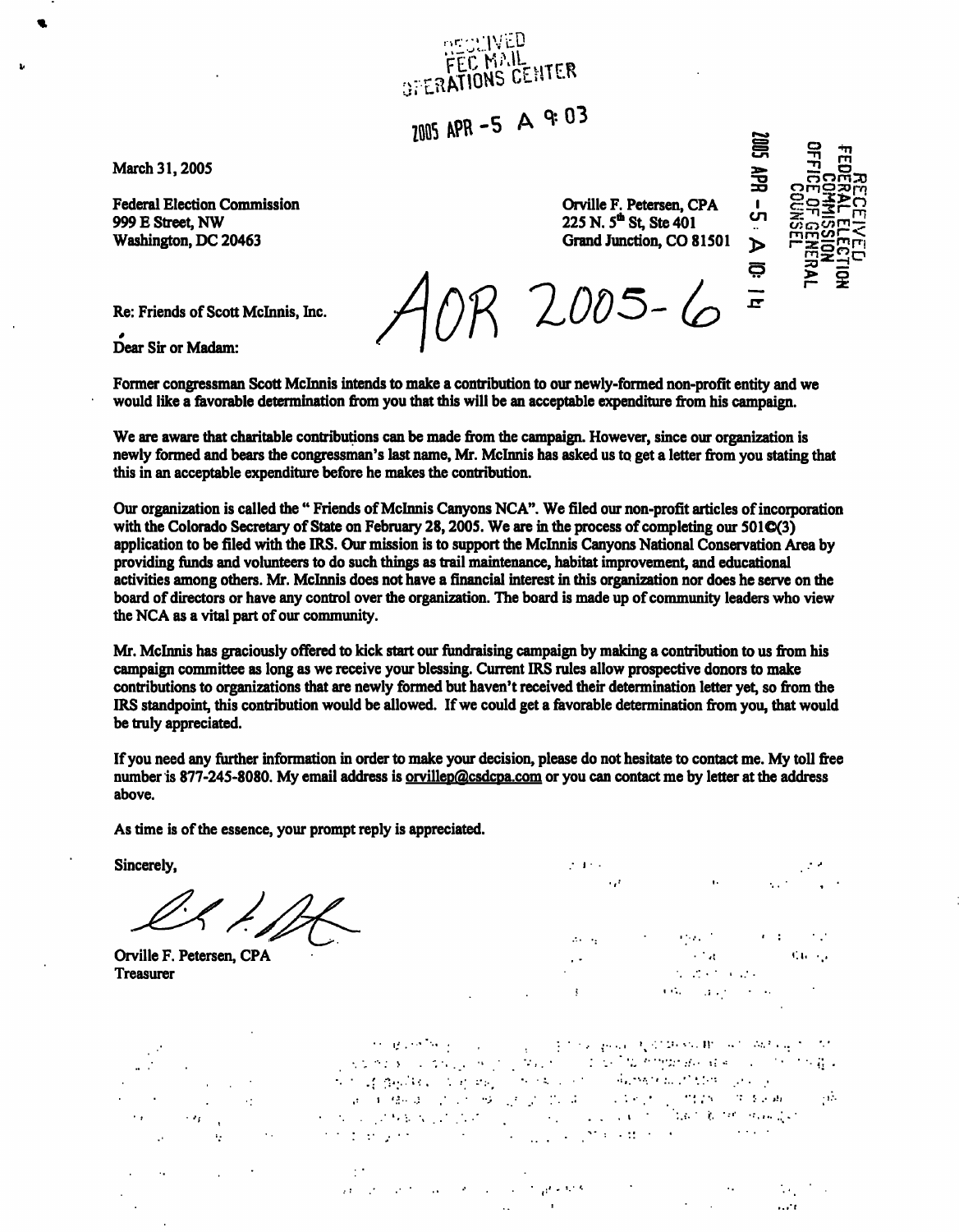

**4 i** 

## **FEDERAL ELECTION COMMISSION**

**Washington, DC 20463** 

**April 15, 2005** 

**Orville F. Petersen, C.P.A. Treasurer Friends of Mclnnis Canyons NCA 225 North 5th Street, Suite 401 Grand Junction, CO 81501** 

**Dear Mr. Petersen:** 

**This refers to your letter dated March 31, 2005, concerning the application of the Federal Election Campaign Act of 1971, as amended ("the Act"), and Commission regulations to a donation that a former Federal officeholder is planning to make to your organization, "Friends of Mclnnis Canyons National Conservation Area" ("Friends of Mclnnis Canyons NCA").** 

**You describe Friends of Mclnnis Canyons NCA as a not-for-profit organization, named after former Congressman Scott Mclnnis, that has recently filed its articles of incorporation with the Colorado Secretary of State. You indicate that it is also in the process of completing its 501(c)(3) application, which will be filed with the United States Internal Revenue Service. Friends of Mclnnis Canyons NCA's mission is to support the Mclnnis Canyons National Conservation Area by providing funds and volunteers to do such things as trail maintenance, habitat improvement, and educational activities.** 

**Former Congressman Mclnnis has offered to donate funds to Friends of Mclnnis Canyons NCA from the cash balance of his former principal campaign committee, Friends of Scott Mclnnis. You ask whether such a donation would be permissible under the Act and the Commission's regulations.** 

**The Act authorizes the Commission to issue an advisory opinion request in response to a "complete written request" from any person with respect to a specific transaction or activity by the requesting person. 2 U.S.C. 437f(a). Commission regulations explain that such a request "shall include a complete description of all facts relevant to the specific transaction or activity with respect to which the request is made." 11 CFR 112.1(c). The regulations further explain that the Office of General Counsel shall determine if a request is incomplete or otherwise not qualified as an advisory opinion request. 11 CFR 112.1(d).**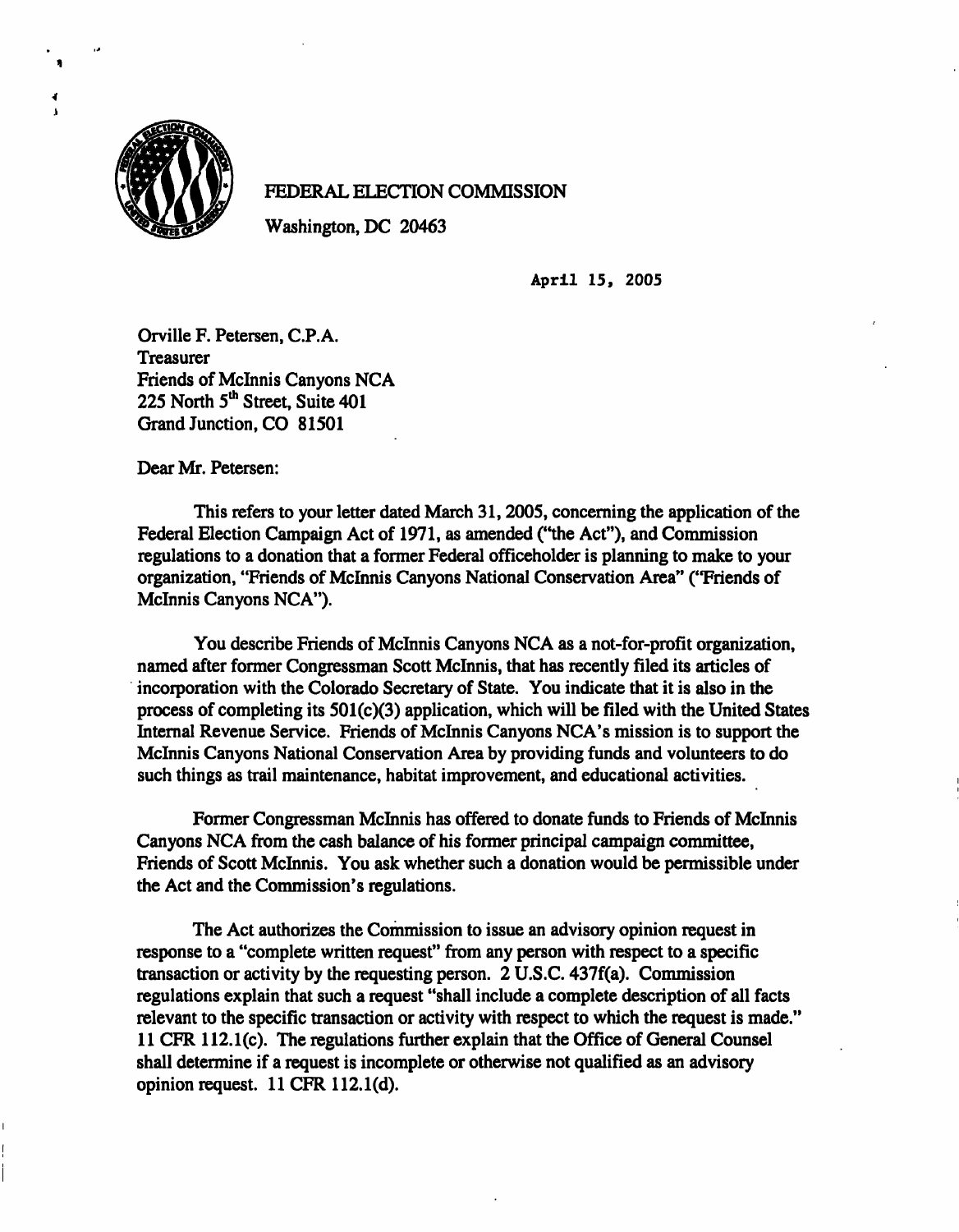**Letter to Orville F. Petersen, C.P.A. Page 2** 

**In view of the above requirements, please provide responses to the following questions.** 

- **(1) Please indicate whether any of Friends of Mclnnis Canyons NCA's funds will be used to influence any Federal election.**
- **(2) Please state whether Friends of Mclnnis Canyons NCA employs any person who was a member of former Congressman Mclnnis's former Congressional staff.**
- **(3) Although you state that former Congressman Mclnnis does not have a financial interest in Friends of Mclnnis Canyons NCA, please indicate whether he or anyone in his family will receive any income from Friends of Mclnnis Canyons NCA.**

**Upon receipt of your responses, this office will give further consideration to your inquiry. If you have any questions about the advisory opinion process or this letter, please contact Robert Knop, an attorney in this office, at 202-694-1650.** 

**Sincerely,** 

**Rosemary** C. Sm **Associate Genéral Counsel**